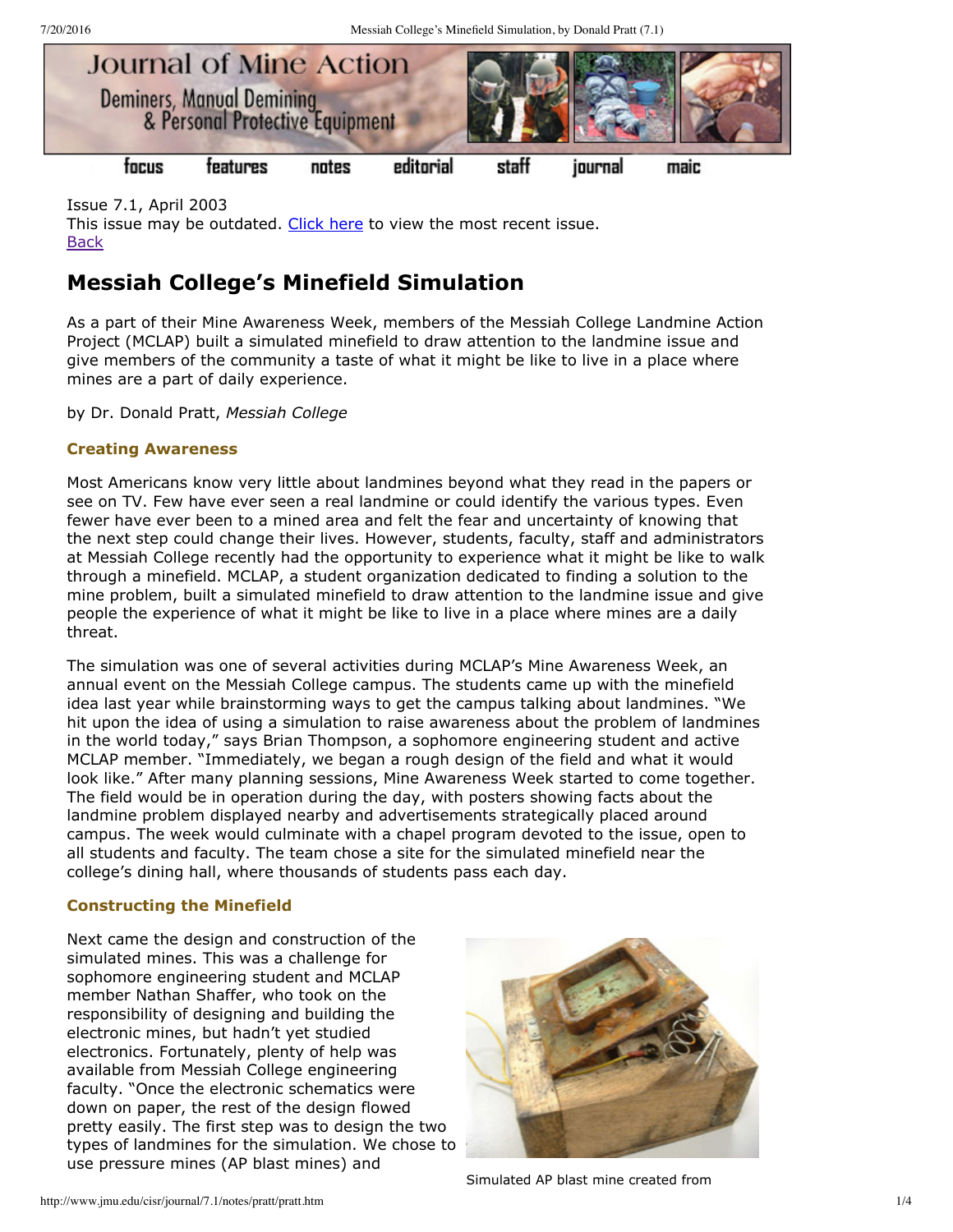fragmentation mines," says Shaffer, who spent many hours in the shop over the summer creating the blast mines from wooden boxes with spring-

wooden boxes with spring-loaded electronic switches.

loaded electronic switches instead of explosives. He continues, "The fragmentation mines were easier to make but also took the most time. Each mine was machined from metal shafting, with grooves cut into the sides to resemble Russian mines that we had seen in books. Next, the trigger mechanism was added." The fragmentation mines were designed to use tripwires that would close a switch when the wire was pulled.

Once the mines were made, Shaffer began working on the control panel. "All the wires from the mines were brought back to two control circuits, one for the blast mines and one for the fragmentation mines. We had individual light-emitting diodes (LEDs) for each fragmentation mine so that when someone tripped one, we knew which mine to go reset," he says. Students planned to operate the control panel from just outside the field, using an airhorn to let participants know they had detonated a mine.

With the mines and controls built, the MCLAP team was ready to set up the field, but the students were unprepared for the thought-provoking, and at times, emotional experience of laying mines, even dummy mines.

Thompson puts it this way, "We found ourselves in the shoes of landminelaying militants when, for instance, we considered the best type of terrain in order to have the landmines work most efficiently. Other times we found ourselves thinking like deminers, as we saw how difficult it was to find the mines, even when we thought we knew where they were." Shaffer agrees, "As we were laying the mines, the true horror of these devices hit me. I happened to be placing a mine in the ground when I backed up one step to have more room. As I moved my feet, I felt the plate of a pressure mine drop underneath my sneaker. I had just stepped on a mine that I did not realize was there."

None of them knew whether to be proud of their work or appalled at the ease with which they were able to come up with devious ideas for tricking their victims, like laying a blast mine just beyond a not-so-well-hidden tripwire. The idea was that people would see the tripwire and then trigger the buried blast mine when they stepped over the wire. After the mines were laid, the students roped off the area and placed signs saying "DANGER!! MINES!!" around the field. Brush and foliage were added to the site to create the effect of walking through woods. The students wired the last of the mines into the control panel and tested everything one more time. Finally, the field was ready.

# **Presenting the Minefield**

On opening day, Aaron Dahlstrom, a senior and one of the founding members of MCLAP, addressed the crowd with some powerful statistics on the global landmine problem. Dr. Ray Norman, Dean of the School of Mathematics, Engineering and Business, joked at first about the dubious honor of being the first one through the field, but found the experience sobering. Later, he shared his reaction: "Although for a number of years I have been keenly aware of the staggering extent of the landmine problem around the globe, the act of stepping into that simulated minefield on Messiah's campus brought the true reality of the problem uncomfortably close to home—right under my feet, to be precise. The weight of the sense of insecurity and uncertainty stayed with me long after my 'trial run'—leaving me with the indelible feeling of what it must be like for the millions in our world who live with that each time they step out in their own backyards." Although he took more than five minutes to do it, Norman managed to navigate the 20-some-odd feet without detonating a mine.

Others were not so lucky. One person jumped from log to log through the minefield and then, just when he thought he was safe, stepped on a blast mine. Later, a woman made it partway through the field and then froze, unable to go on. She had to be led by hand through the rest of the field. Shaffer recalls, "Even the spectators got into it. They did their best to guide their friends through the field. In one incident, a group was watching as one of their friends stepped cautiously through the field. Suddenly, he set off a fragmentation mine. They began to laugh, but the laughter stopped when I informed them that not only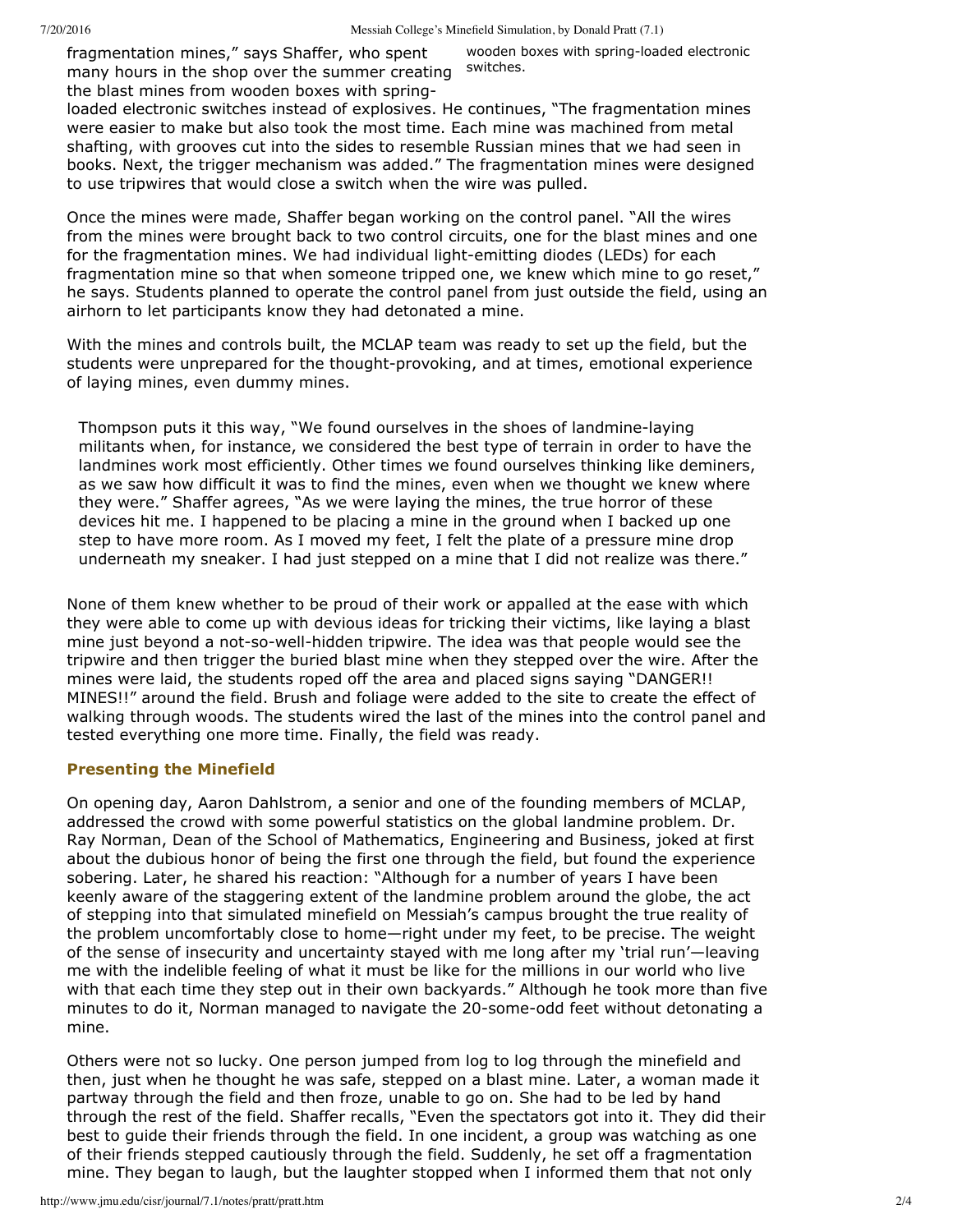their friend but they too were all most likely dead or injured from that type of mine." Thompson agrees: "Running the field held yet another unexpected effect. It gave us an eerie feeling to watch an LED light up as one of our friends or classmates set off a simulated mine and we had to blow the air horn, signifying that they just lost a limb (or worse). This was one of the hardest tasks for any of us, and it made a big impact on our lives."

Faculty also got a chance to try negotiating the field, like Dr. Tim Van Dyke, Assistant Professor of Engineering, "[It was] just a small area, and I knew there were mines there. I was real careful, and I still blew up. I can't imagine what it must be like to live in an area where you never know when you are going to stumble across a mine." But most of the participants were students, like Jay, a sophomore, who said: "It was a really good to experience walking through a minefield. It was eye-opening to realize that many people have to step carefully wherever they go." Karen, also a sophomore, said, "The landmine project was a realistic representation of a minefield. It opened awareness on campus as to what a minefield may be like."

The event soon had the whole campus talking about mines and those who live near them. It seemed as though wherever you went, someone was talking about the field and sharing experiences about walking through it. The airhorn could be heard a good distance from the field, and it quickly became a familiar sound, a grim reminder of the plight of those who live with the fear of stepping in the wrong place and triggering not an LED, but an explosive blast.

#### **Results of the Minefield**

The success of Mine Awareness Week, particularly the simulated minefield, far exceeded the team's expectations, but MCLAP's vision goes beyond raising landmine awareness on campus. Formed in the fall of 2001, the group also sponsors and directs student research projects involving a wide range of landmine issues, including detection methods, robots, UXO disposal and even animal training. MCLAP is part of the Messiah College Collaboratory for Experiential Learning, an innovative, interdisciplinary learning laboratory within the School of Mathematics, Engineering and Business, where students and faculty from different majors come together to address complex, multifaceted problems of real significance and develop patterns of lifelong learning combined with service.

Not content to rest on the accomplishments of Mine Awareness Week, a team of MCLAP students is currently working with the U.S. Department of State and the Organization of American States (OAS) to organize a trip to Nicaragua in May to visit a minefield and interview deminers. The team will also spend several days at a landmine survivors' clinic in Leon, sponsored by the Polus Center. Students are hoping the trip will not only increase their knowledge of the landmine problem, but also open up new areas for research, perhaps in the area of adaptive equipment for landmine survivors. Like the other members of the team, Thompson is looking forward to the trip: "We are going down with open minds, excited to learn about an area of landmine action that we have never really experienced before. We realize that this part of the trip may have implications for a new direction for MCLAP."

And of course, the team plans to run the minefield simulation again and other organizations interested in building their own simulated field have already requested information. The team is eager and excited to see the idea spread to other campuses, and they have put together a website showing how to build a simulated minefield. For additional information on MCLAP, including more pictures and details on building the mines and wiring the control panel, visit the MCLAP homepage [\(http://www.messiah.edu/mclap](http://www.messiah.edu/mclap)).

### **Contact Information**

Dr. Donald Pratt Messiah College Landmine Action Project PO Box 3034 One College Avenue Grantham, PA 17027